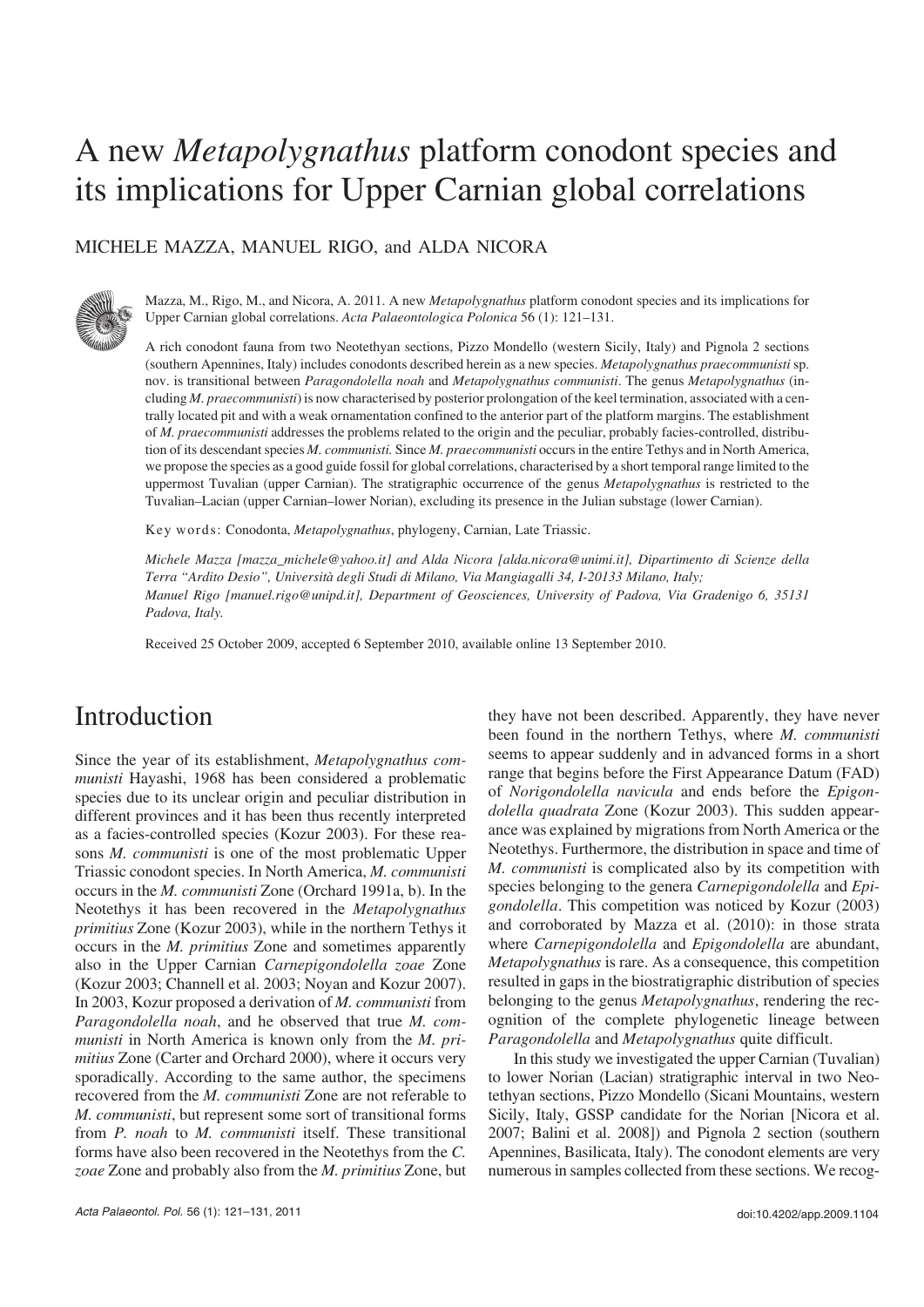nised numerous specimens belonging to the genera *Para− gondolella*, *Carnepigondolella*, *Epigondolella*, and *Metapoly− gnathus*. Due to the richness of the faunas in the samples col− lected and despite the hypothesised competition among genera (Mazza et al. 2010), it has been possible to identify a gradual transition between *Paragondolella noah* and *Metapolygna− thus communisti* and to reconstruct the phylogenetic lineage between the two species.

For the first time we give a complete description of the transitional species between *P. noah* and *M. communisti*, here named *Metapolygnathus praecommunisti* sp. nov., and we demonstrate the derivation of *M. communisti* from *P. noah*. This species was informally presented, followed by a brief de− scription, in Mazza et al. (2010), where the name *M. prae− communisti* was used as nomen nudum, according to arts. 16.4 and 72.3 of the International Code of Zoological Nomencla− ture. In this paper we officially institute this new species, by providing the holotype and its complete diagnosis. The pro− posal of the new species *M. praecommunisti* also gives the op− portunity to propose a more precise diagnosis of the genus *Metapolygnathus* and solves some problems and apparent contradictions concerning the distribution of *M. communisti*. Furthermore, since the GSSP for the Norian has not been de− fined yet an accurate study of the *Paragondolella– Meta− polygnathus* lineage around the Carnian/Norian boundary is fundamental because *M. communisti* is considered a possible marker species for the base of this stage (Krystyn et al. 2002).

*Institutional abbreviation*.—MPUM, Museo di Paleontologia, Università di Milano, Italy.

*Other abbreviations*.—CAI, Color Alteration Index; FAD, First Appearance Datum; FNP, Facies Nereo Preto; NA, Nicora Alda; P, Pignola; PM, Pizzo Mondello.

### Stratigraphical and geological setting

The Upper Triassic succession of both Pizzo Mondello and Pignola 2 sections is represented by a hemipelagic to pelagic succession named "Calcari con Selce" (or "*Halobia* Lime− stone auctorum"; Cherty Limestone, Muttoni et al. 2001, 2004; Guaiumi et al. 2007), consisting of thin−bedded lime− stone with cherty beds and nodules and subordinate marl or marly limestone intercalations. The depositional basins of the two sections, the Sicano basin for the Pizzo Mondello section and the Lagonegro basin for the Pignola 2 section, were lo− cated in the southwestern branch of the Neotethyan realm, which constituted a deep gulf of the Tethys ocean developed along the equator and directly connected to open waters (Stampfly et al. 2003; Muttoni et al. 2004; Rigo et al. 2007 and references therein). The typical "Calcari con Selce" micro− facies are mainly represented by mudstone and wackestone beds with thin−shelled bivalves, calcified radiolarians, ammo− noids, foraminifers, and calcispheres (Scandone 1967; Di Ste− fano 1990). Scattered calcarenitic beds characterised by distal features (Tb and Tc of the Bouma sequence) have also been documented (e.g., Bertinelli et al. 2005; Guaiumi et al. 2007; Rigo et al. 2007). Coquina beds, very rich in bivalves belong− ing to the genus *Halobia*, occur in several stratigraphic inter− vals of the "Calcari con Selce" succession and they are partic− ularly abundant in the Sicano basin. The cherty limestones of western Sicily are also rich in ammonoids, as testified by the large collection of Gemmellaro (1904), composed of about 4,000 well preserved specimens. Conodonts, radiolarians, ammonoids, and bivalves indicate an Upper Triassic correla− tion for this formation (e.g., Scandone 1967; De Capoa 1970, 1984; Gullo 1996; Muttoni et al. 2001, 2004; Bazzucchi et al. 2005; Bertinelli et al. 2005; Reggiani et al. 2005; Rigo et al. 2005, 2007; Guaiumi et al. 2007; Nicora et al. 2007; Giordano et al. 2010; Mazza et al. 2010; Rigo and Joachimski 2010).

### Material and methods

All the conodont samples studied in this work were collected from two sections belonging to the "Calcari con Selce", for a total stratigraphic interval that ranges from Upper Julian (Up− per Carnian) to Lacian (Lower Norian): the Pignola 2 section of the Lagonegro Basin and the Pizzo Mondello section be− longing to the Sicano Basin (Fig. 1). Details of stratigraphic/ sedimentologic and biostratigraphic data are described in Rigo et al. (2007) and Mazza et al. (2010 and references therein) re− spectively.

The Pignola 2 section (southern Appenines, Basilicata, It− aly) is a 40−m thick section with excellent exposure, repre− senting a monotonous succession of cherty limestone, except for 6 m of shale, radiolarites, and cherts in its middle part. The conodonts recovered from the samples (~10 kg of rock per sample) indicate an age from Julian to Lacian. Consider− ing the progress in studies of conodont taxonomy around the Carnian/ Norian boundary during the last few years, the co− nodont collection from Pignola 2 has been revised for this work. The conodont associations recognised and the two new conodont FADs proposed for the definition of the base of the Norian (Nicora et al. 2007; Orchard 2007b; Mazza et al. 2010), revealed that the Pignola 2 section is entirely Carnian in age, and it ranges from upper Julian to upper Tuvalian (see also Rigo and Joachimski 2010). The CAI of conodonts is 1.5.

The Pizzo Mondello section (Sicani Mountains, Sicily, It− aly) is a 450 m thick continuous succession of cherty lime− stone ranging from upper Carnian to Rhaetian. The conodont samples (~10 kg of rock per sample) were collected from the first 143 metres of the succession, a stratigraphic interval that

Fig. 1. Location and stratigraphic logs of the two Neotethyan sections stud- → ied. **A**. Pizzo Mondello (Sicani mountains, western Sicily, Italy) (modified after Mazza et al. 2010). **B**. Pignola 2 (southern Apennines, Basilicata, It− aly) (Rigo et al. 2007). **C**. Map of southern Italy withe the investigated sec− tions indicated.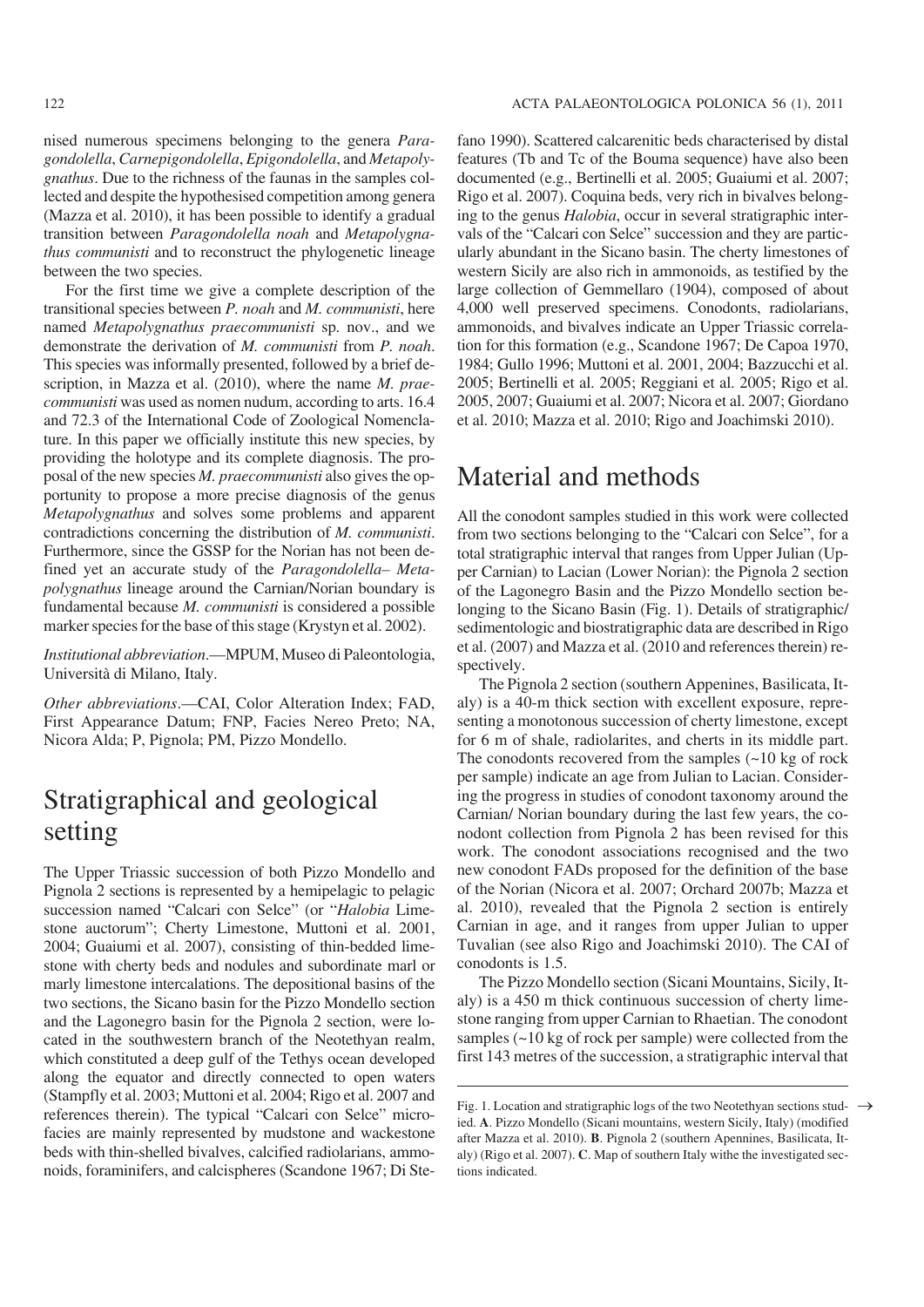

doi:10.4202/app.2009.1104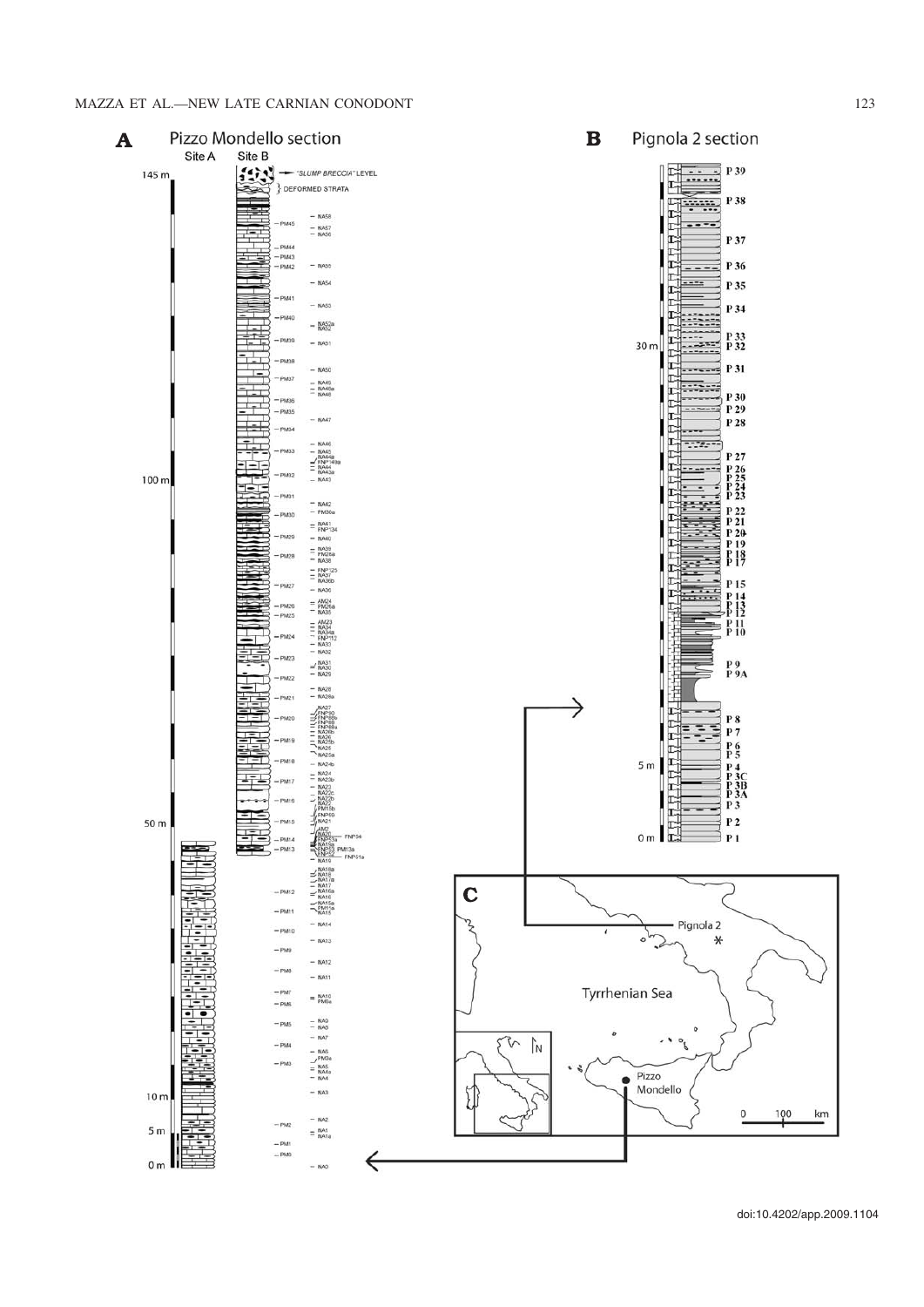ranges from upper Tuvalian (upper Carnian) to Lacian (lower Norian). The age of the section is calibrated on the integrated biostratigraphy of a rich ammonoid, halobiid, radiolarian, and conodont record (see Nicora et al. 2007 and Balini et al. 2008 for details). All the conodonts are CAI 1.

### Systematic palaeontology

Phylum Chordata Bateson, 1886 Subphylum Vertebrata Linnaeus, 1758 Class Conodonta Eichenberg, 1930 Order Ozarkodinida Dzik, 1976 Superfamily Gondolelloidea Lindström, 1970 Family Gondolellidae Lindström, 1970 Genus *Metapolygnathus* Hayashi, 1968

*Type species*: *Metapolygnathus communisti* Hayashi, 1968, from chert at the base of the Adoyama Formation within a mixed Middle–Upper Triassic fauna: Ashio Mountains, Central Japan.

*Original diagnosis* (from Hayashi 1968: 72).—"The pres− ent genus has intermediate biocharacters between the gen− era *Polygnathus, Gondolella*, and *Gladigondolella*. Plat− form shape square, growing short to long, posterior to ante− rior, the platform has subparallel lateral margins in the ma− ture stage. Furrows lateral to carina are generally deep and well developed. Lower surface bears a stout, wide, flat and sharply edged keel, the posterior margin is always sharply squared and frequently forks off into two branches, groove narrow and striated extends along the length of unit, basal cavity located near the centre of the unit, more or less invisi− ble or narrow and deep crack."

*Emended diagnosis*.—The genus is characterised on the lower side by a very narrow basal cavity, hardly visible, cen− trally located in primitive specimens and anteriorly shifted with respect to the middle of the platform in advanced forms. The keel shows a strong posterior prolongation behind the pit. The cusp is undistinguished in size and it is followed by two or more carinal nodes. The platform is robust but re− duced and generally lacks ornamentation. In some species a few nodes may be present, but are always confined to the an− terior platform margins or to the geniculation point. A dis− tinct free blade is present, with highly fused denticles. The keel end is often, but not necessarily, bifurcated.

*Remarks*.—We believe that a new description of the genus is necessary, given the progress in the studies of the morphol− ogy and systematic of the Late Triassic conodonts achieved from the institution of the genus in 1968. In the original diag− nosis of *Metapolygnathus* (Hayashi 1968), in fact, there are no remarks about a very diagnostic morphological feature that characterizes the type species of this genus: the presence of a pronounced posterior prolongation of the keel behind the pit. Remarks concerning the occurrence of some sort of orna− mentation on the platform margins are also absent. The im−

age of the holotype (Hayashi 1968: pl. 3: 11; the holotype is re−illustrated in Fig. 2B of the present paper), does not seem to show any kind of ornamentation on the platform margins. Nevertheless, analyses of rich populations of true *Metapoly− gnathus communisti* from the Pizzo Mondello section reveal the occurrence of 1–2 tiny nodes on the platform margins (see also Noyan and Kozur 2007). These nodes, however, are always confined to the geniculation point (see Sweet 1981 for morphological terminology). According to these obser− vations and to the original diagnosis, we restrict the assign− ment of the genus *Metapolygnathus* only to those species that have the following combination of three characters: a well evident posterior prolongation of the keel end, a centrally lo− cated pit and the absence of ornamentation or, at least, the presence of tiny nodes but always confined to the anterior platform margins.

As a consequence, the stratigraphic distribution of the genus *Metapolygnathus* is here restricted to the Tuvalian (Carnian)–lower Lacian (Norian). In the stratigraphically older specimens of *Metapolygnathus* (Tuvalian), the pit may be located not exactly at the centre of the platform but slightly behind it, while in the more advanced (i.e., strati− graphically higher) specimens (Lacian) the pit may be still more anteriorly shifted with respect to the middle of the platform. Since the Julian and early Tuvalian metapoly− gnathids do not have the posterior keel prolongation and the centrally located pit, we assign them to other genera: *Para− gondolella* and *Carnepigondolella*.

The genus *Paragondolella* is probably the direct forerun− ner of the genus *Metapolygnathus*, and it differs from the lat− ter mainly in the subterminal position of the pit, the absence of the posterior prolongation of the keel, the long platform which covers almost the entire length of the element allow− ing the development of only a very short free blade, and the complete absence of nodes on the platform margins.

The genus *Carnepigondolella* is the forerunner of *Epi− gondolella* (Kozur 2003) and is characterised, on its lower side, by a pit which is placed behind the middle of the plat− form, but never centrally located as in *Metapolygnathus*, and slightly anteriorly shifted with respect to the keel end. Al− though in *Carnepigondolella* a forward shifting of the pit with respect to the keel end is recognizable, it is never so pro− nounced that it generates a posterior prolongation as in *Meta− polygnathus*, which is set between 1/4 to half of the total keel length in the Lacian forms. Furthermore, the genus *Carnepi− gondolella* shows strong ornamentation on the platform mar gins, which is absent in *Metapolygnathus*. This ornamenta− tion consists of large nodes or low denticles, which may oc− cur also on the lateral margins of the platform and not only at the anterior margins or the geniculation point.

#### *Metapolygnathus praecommunisti* sp. nov. Figs. 2C–J, 3.

1991 *Metapolygnathus communisti*; Orchard 1991a: 191: pl. 2: 18–20. 2007 *Metapolygnathus communisti*; Moix et al. 2007: 308: pl. 1: 11, 12. 2007 *Metapolygnathus* sp. nov. Y; Orchard 2007b: 141: pl. 2: 37–39.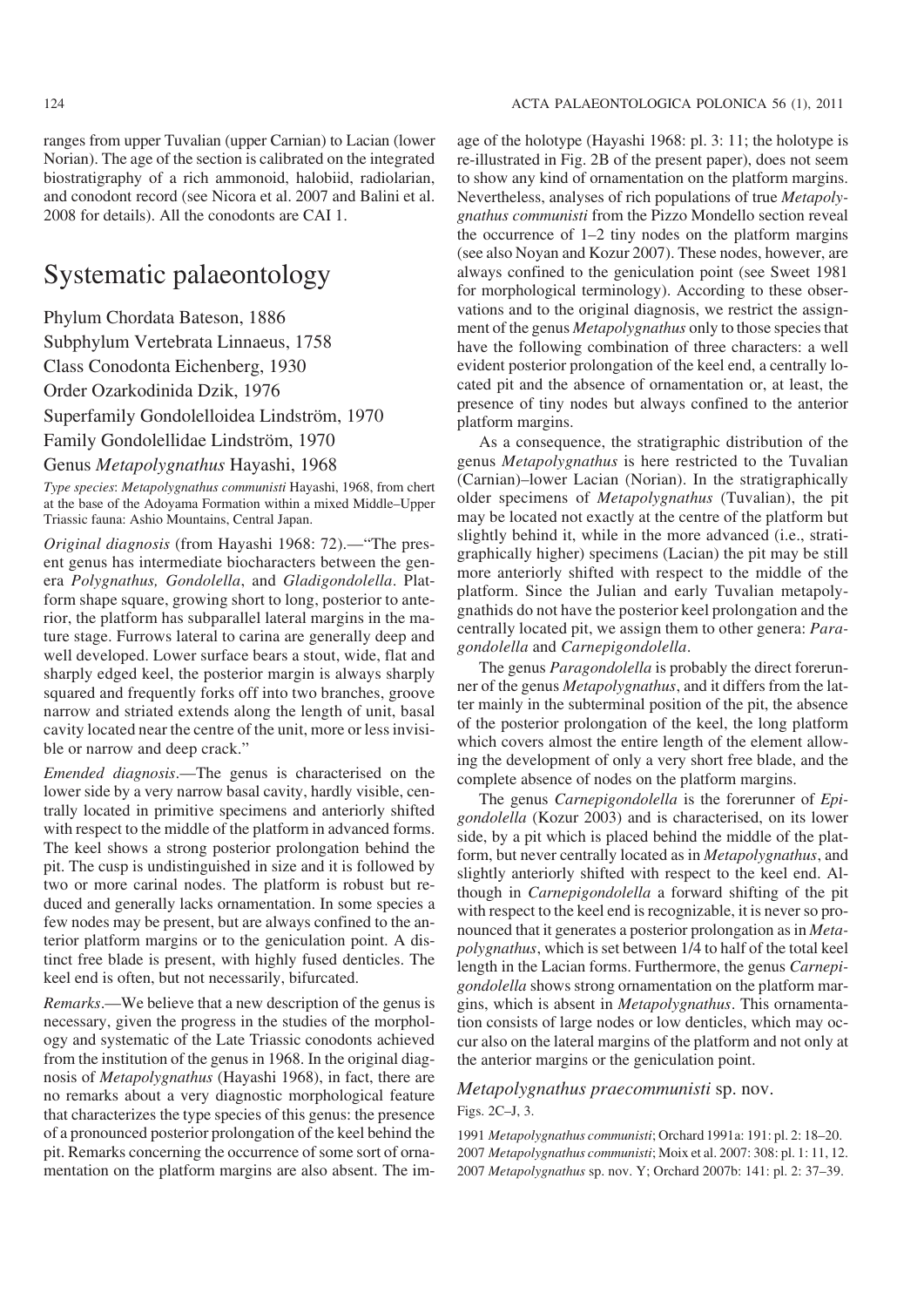

Fig. 2. SEM photographs of gondolellid conodonts. **A**. Holotype of *Paragondolella noah* (Hayashi, 1968). **B**. Holotype of *Metapolygnathus communisti* Hayashi, 1968 from the original plates of Hayashi (1968: 79, pl. 3). Both specimens are from chert at the base of the Adoyama Formation within a mixed Middle–Upper Triassic fauna (Ashio Mountains, Central Japan). **C**–**J**. *Metapolygnathus praecommunisti* sp. nov. from the Upper Triassic of "Calcari con Selce", Pizzo Mondello section (Sicani Mountains, Sicily). **C**. Holotype (sample NA12). **D**, **E**. Asymmetric morphotypes, samples NA14 and NA18 respec− tively. **F**, **G**. Rounded morphotypes, samples PM11A and NA19 respectively. **H**, **I**. More advanced forms with short platform (sample NA19). **J**. Advanced form, NA19 (from Mazza et al. 2010).

2007 *Metapolygnathus communisti*; Rigo et al. 2007: 195, fig. 5/4. 2010 *Metapolygnathus praecommunisti* nomen nudum sp.; Mazza et al. 2010: 133: pl. 1: 6.

*Etymology*: Forerunner of *Metapolygnathus communisti*.

*Type material*: Holotype: the platform specimen (MPUM 10103) illustrated in Fig. 2C. Morphotypes: specimens illustrated on Fig. 2D, E (asymmetric morphotype) and on Fig. 2F, G (rounded morphotype). *Type locality*: Pizzo Mondello section (Monti Sicani, Western Sicily, It−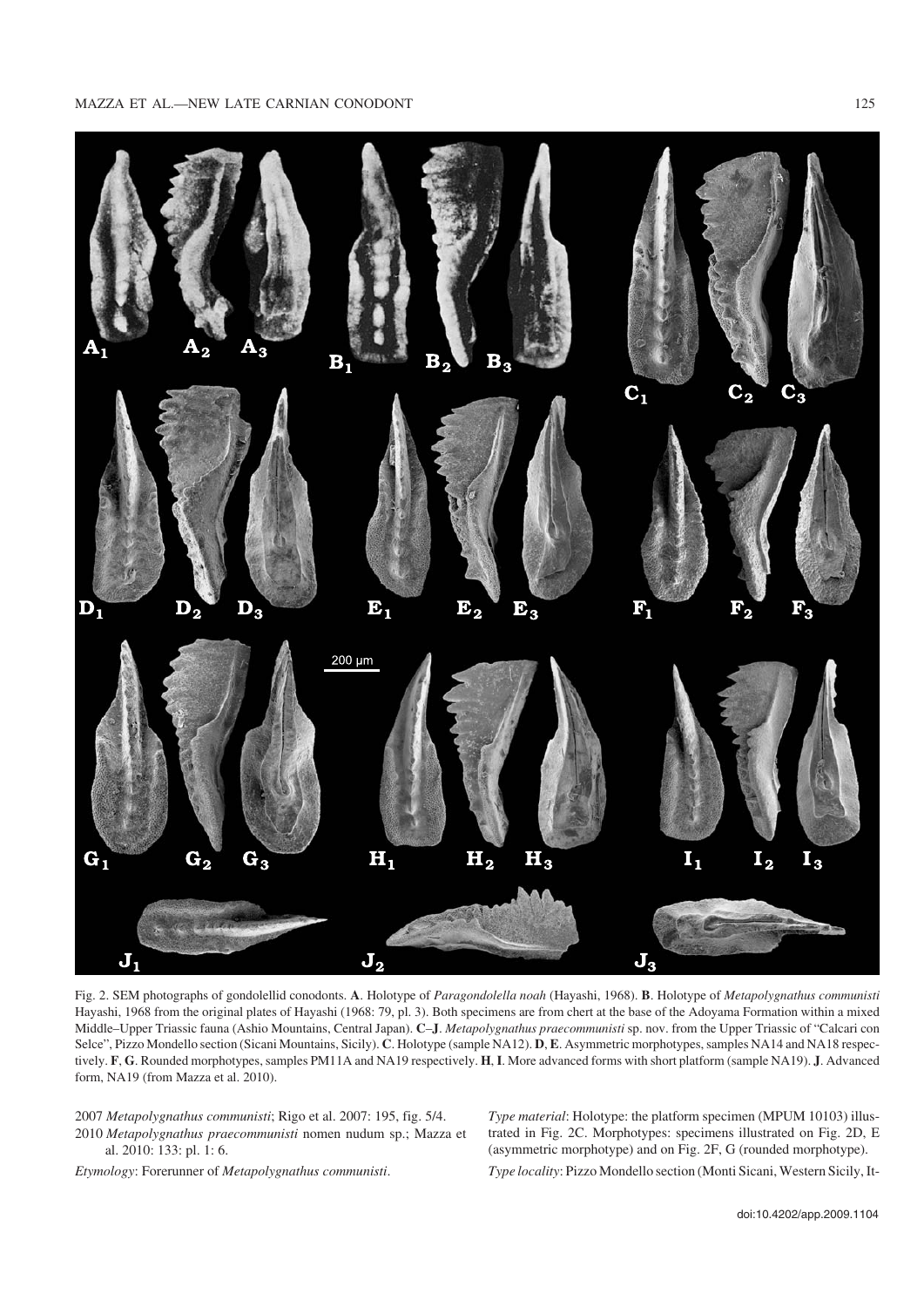aly), the abandoned quarry ("la Cava" locality) on the southwestern slope of Pizzo Mondello Mountain.

*Type horizon*: Bed NA12 of the Pizzo Mondello section, a white micritic calcilutite with black−brown cherty nodules and rich in halobiids, named as "Calcari con Selce" (i.e., cherty limestones) (upper Tuvalian [Carnian], Upper Triassic).

*Material*.—82 specimens from the Pizzo Mondello section and 29 from Pignola 2 section.

*Diagnosis*.—A primitive *Metapolygnathus* with a weakly to unornamented platform having subparallel margins, extended for two thirds of the entire element, and a wide anterior trough margin which leaves a short free blade of 1–2 denticles. The pit is centrally located or slightly posteriorly shifted with re− spect to the middle of the platform and it is anteriorly shifted with respect to the keel end, which is prolonged behind the pit and often irregular. The blade is composed of highly fused denticles, is very high and descends gradually into a low ca− rina without steps. Behind the cusp, which is unremarkable in size from the other denticles, a carinal node larger than the oth− ers is always present, often in terminal position.

*Description*.—*Metapolygnathus praecommunisti* is charac− terised by a pit that is centrally located or slightly shifted pos− teriorly with respect to the entire length of the platform; the pit is narrow and surrounded by a prominent loop. Since *M. praecommunisti* is here defined as the transitional species be− tween the genus *Paragondolella* and the *Metapolygnathus communisti* group (see "Remarks"), the species may show some intraspecific variation. In the stratigraphically lower specimens (the most primitive forms closer to the genus *Paragondolella*), the pit is slightly shifted posteriorly with respect to the centre of the platform and, thus, it is located in the posterior half. In the stratigraphically higher specimens (advanced forms), which are much closer to the genus *Meta− polygnathus*, the pit is centrally located, following an evolutionary trend typical of the Upper Triassic pectiniform ele− ments (see Mazza and Rigo 2008). A very important mor− phological character for the definition of this species is the prolongation of the keel behind the pit. We define the keel as posteriorly prolonged when that part is at least 1/4 of the en− tire length of the keel. This prolongation is less evident in the primitive specimens and longer in the advanced ones, but al− ways present. The keel termination may be pointed, squared or rounded and it is often deformed, thus presenting a typical asymmetric shape.

The platform is relatively short (two thirds of the entire element length) and generally slender, with sub−parallel mar− gins and a rounded posterior end.

The geniculation point is placed at two thirds of the plat− form length and it bears three low and separated nodes on the inner side and 1–2 nodes on the outer side. The number of nodes may be higher in advanced specimens, while they are absent in the most primitive and juvenile forms. At the geni− culation point the platform margins decrease abruptly in a wide anterior trough margin, which leaves a real free blade of only 1–2 denticles. Platform margins are thick and both mar− gins and nodes are covered by an intense microcrenulation. In

specimens of late adult growth stages the platform is longer, the posterior end is blunter and the platform nodes coalesce (Fig. 3G, H). The blade is very high, typically truncated in its anterior part and composed of highly fused denticles. It de− scends gradually without steps in a low and long carina which reaches the posterior end of the platform. The cusp, which is the denticle exactly above the pit, is unremarkable in shape and dimension and it is followed by 2–3 accessory carinal nodes. Behind the cusp, in terminal or subterminal position, a larger carinal node is always present.

Two morphotypes are recorded from the type locality of *M. praecommunisti*, the Pizzo Mondello section. The first, very common, is characterised by a typical posterior asym− metry, due to the development of one posterior−lateral lobe (Fig. 2D, E); the second is identified by a slight enlargement in the posterior third of the platform, which gives the plat− form a more rounded shape (Fig. 2F, G).

*Remarks*.—*Metapolygnathus praecommunisti* was used as nomen nudum (according to arts. 16.4 and 72.3 of the Inter− national Code of Zoological Nomenclature) in Mazza et al. (2010), where this species was briefly introduced but not of− ficially instituted. The holotype of this species is here illus− trated and described for the first time. *Metapolygnathus praecommunisti* is here defined as the transitional species be− tween *Paragondolella noah* and *M. communisti*. Primitive specimens of *M. praecommunisti*, in fact, are very close to *P. noah*. They are characterised by a similar platform shape, an abrupt step of the platform margins at the geniculation point and a large last node of the carina. As a difference, in *M. praecommunisti* the pit is more shifted to the anterior, a posterior prolongation of the keel is present, the platform is shorter and the step between blade and carina is lacking, re− sulting in a more continuous feature. The anterior platform margins do not bear any nodes, but only an internal crenu− lation on the lateral margins not visible in profile, which de− velops in nodes in the advanced forms (i.e., stratigraphically higher specimens).

Advanced specimens of *M. praecommunisti* present in− stead a central pit with respect to the platform and the keel is well prolonged behind the pit. Some nodes, as mentioned above, develop on the anterior platform margins, the abrupt step at the geniculation point decreases, the platform be− comes shorter and the carina becomes longer.

In *M. communisti* the pit is strongly shifted to the anterior with respect to the centre of the platform and the posterior prolongation of the keel reaches almost half of the platform length. The platform is shorter than in *M. praecommunisti* and the last large denticle of the long carina disappears, but *M. communisti* retains the same blade profile, the shape of the platform and the anterior platform nodes of its forerun− ner, *M. praecommunisti*.

The forward shifting of the pit toward the centre of the el− ement, the shortening of platform margins and the occur− rence of nodes at the geniculation points are well−known evolutionary patterns of Late Triassic conodonts (Orchard 2007a, b; Mazza and Rigo 2008). Thus the morphological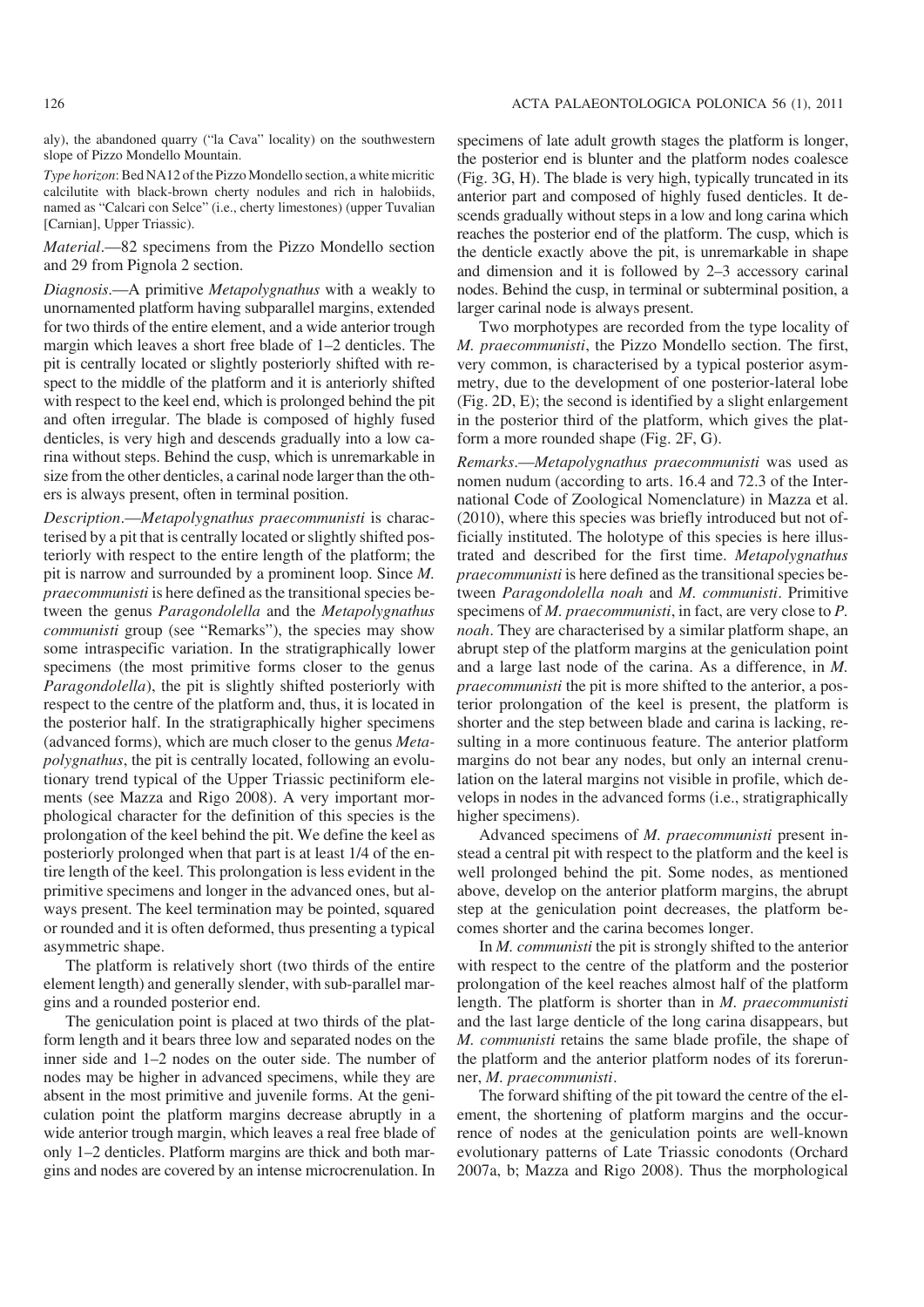#### MAZZA ET AL.—NEW LATE CARNIAN CONODONT 127



Fig. 3. SEM photographs of gondolellid conodonts *Metapolygnathus praecommunisti* sp. nov. from the *Calcari con Selce* of the Pizzo Mondello section (Sicani Mountains, Sicily) (A, C, D, F–H) and from the Upper Triassic of *Calcari con Selce* of the Pignola 2 section (southern Apennines, Basilicata) (B, E). **A**–**C**. Primitive forms, closer to *Paragondolella noah* (Hayashi, 1968), samples NA8, P25 and FNP53 respectively. **D**, **E**. Late juvenile growth stage, sam− ples NA15A and P34 respectively. **F**. Advanced form, sample PM11A. **G**, **H**. Extremely mature stages, samples NA11 and PM11A.

variations here illustrated are clearly transitional to *M. com− munisti* and place *M. praecommunisti* as the transitional spe− cies between *P. noah* and *M. communisti* (Kozur 2003; Mazza and Rigo 2008; Mazza et al. 2010) (Fig. 4).

*Metapolygnathus praecommunisti* is similar to *Carnepi− gondolella nodosa*, but they differ because in *C. nodosa* the pit is more posteriorly shifted, the long posterior prolonga− tion of the keel is lacking, the posterior platform is always symmetrical, the nodes on the platform are more numerous and they often reach the middle of the lateral margins.

*Stratigraphic and geographic range*.—The new species is common in the Neotethys of western Sicily and in the Lago− negro Basin (our data; Kozur 2003 and references therein), as in the whole Neotethyan province. *Metapolygnathus prae− communisti* is widespread also in the northern Tethys prov− ince, where specimens of *M. communisti* have been recovered in Carnian strata below the FAD of *Epigondolella quadrata*. These specimens do not belong to *M. communisti* in the strict sense, but to the new species *M. praecommunisti* as here de− fined (e.g., in the Carnian *Epigondolella orchardi* Zone of sec−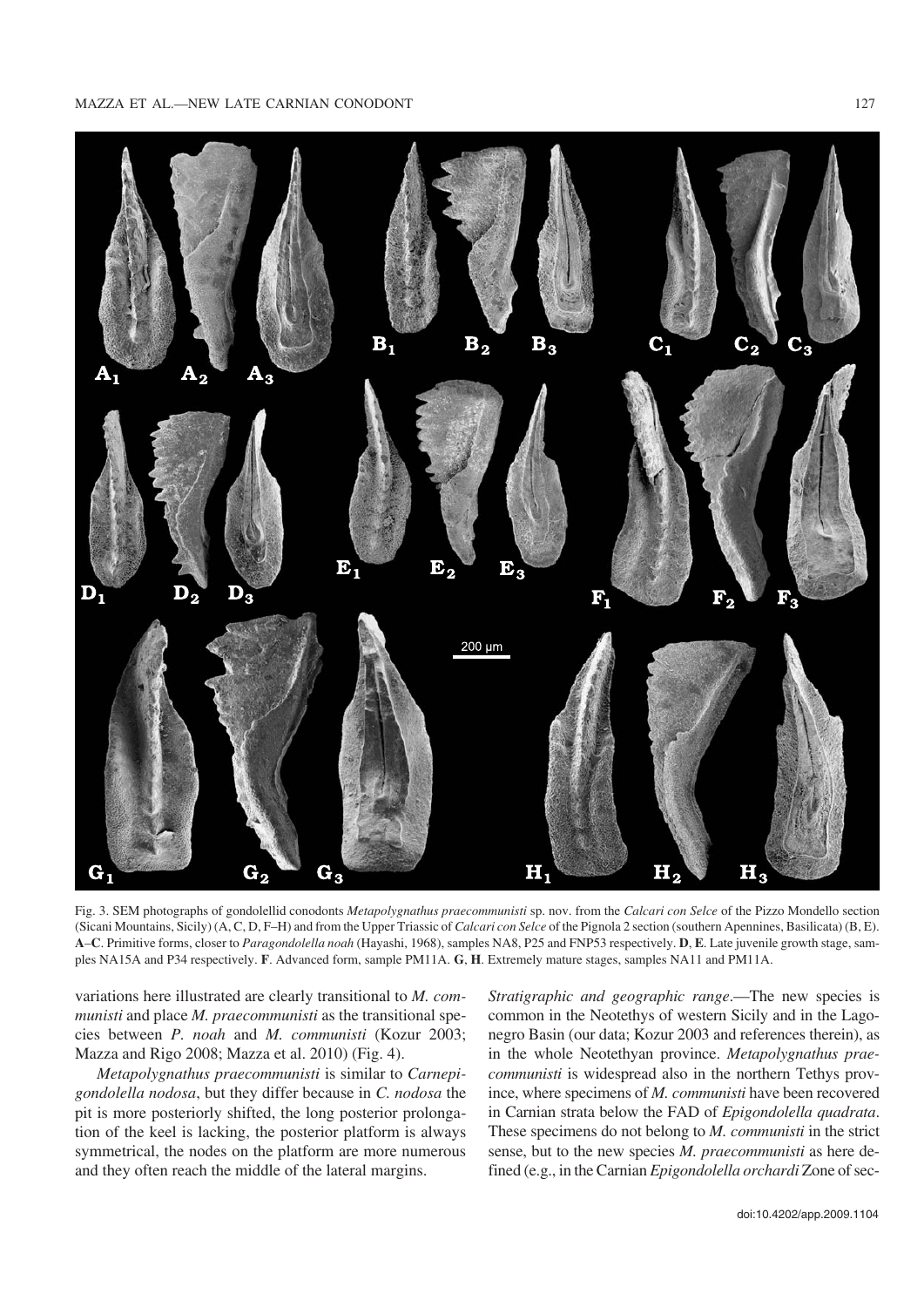

Fig. 4. A schematic figure illustrating the evolution of *Paragondolella noah* (Hayashi, 1968) into its descendant species. The main evolutionary trends from *P. noah* to the last representative of the lineage, *Metapolygnathus parvus* Kozur, 1972, are observable: the gradual shortening of the platform, the forward shifting of the pit, the posterior lengthening of the keel termination and the development of nodes at the geniculation point. In *M. parvus*the nodes disappear for the extreme reduction of the platform. **A**, **B**. *Metapolygnathus parvus* Kozur, 1972 (sample NA37, Lower Norian, PMs). **C**, **D**. *Metapolygnathus communisti* Hayashi, 1968 (samples NA39 and PM27 respectively, Lower Norian, PMs). *Metapolygnathus praecommunisti* sp. nov. from the Upper Carnian of the PMs and P2s: **E**, **F**. Very advanced specimens (samples NA22 and NA19 respectively, PMs). **G**, **H**. Intermediate specimens (samples NA12 and NA14 respectively, PMs). **I**, **J**. Primitive specimens (sample P25 of P2s and sample NA8 of PMs respectively). **K**, **L**. *Paragondolella noah* (sample NA2 of PMs and sample P21 of P2s respectively). Abbreviations: PMs, Pizzo Mondello section; P2s, Pignola 2 section.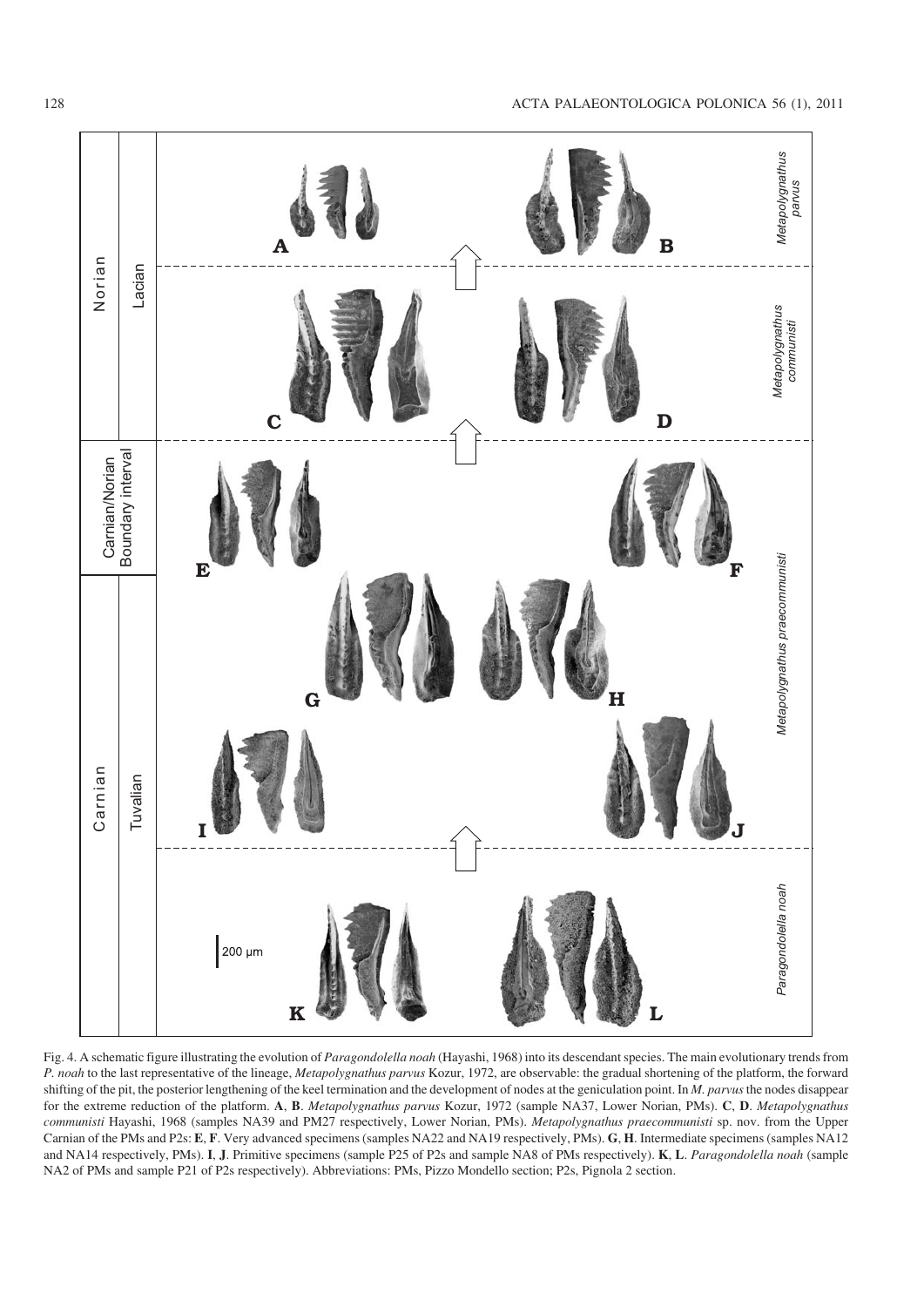tion C of the Kocatabur Block, Mersin Melange; see Moix et al. 2007). *M. praecommunisti* occurs also in North America (Black Bear Ridge section) in the *Metapolygnathus*sp. nov. Y Zone (upper Tuvalian), and it is probably a homeomorph of *Metapolygnathus* sp. nov. Y Orchard (Orchard 2007b: pl. 2: 28–30, 37–39). The *Metapolygnathus* sp. nov. Y Zone is in fact established on the previous *M. communisti* Zone and the new species that gives the name to the zone corresponds to the transitional metapolygnathids recognised by Kozur (2003). Furthermore, analysis of the published material and the origi− nal conodonts from the collection of the Black Bear Ridge sec− tion (through the kind permission of Michael J. Orchard) con− firms that *Metapolygnathus* sp. nov. Y and *M. praecommu− nisti* are the same species.

*Metapolygnathus praecommunisti* ranges from the lower Tuvalian to the upper Tuvalian. In the lower Tuvalian the spe− cies is common in its primitive form, closer to *Paragondolella noah* and with rare or absent nodes on the platform margins. Advanced forms of this species occur in the upper Tuvalian.

*Metapolygnathus praecommunisti* was recovered at the Pizzo Mondello section in beds with *Halobia simplex*, *Halo− bia superba*, and with abundant *Halobia lenticularis* and *Halobia radiata*. The Carnian ammonoid *Dicotropites plinii* was also found 5 metres below the level from which the holotype of *M. praecommunisti* derives (NA12).

### Discussion

Through the years, authors have given different interpretations about which species belong to the genus *Metapolygnathus*, disregarding sometimes the description of the type species of the genus, *Metapolygnathus communisti.* Orchard (1991a, b) included into *Metapolygnathus* all the Tuvalian conodonts*,* considering this genus as a polyphyletic group. He used the following criteria for the classification of the genus: the lower surface profile, the node height, the microcrenulation on the platform margins and the mode of growth. On the other hand, he disregarded the position of the pit as a diagnostic character, arguing that it is difficult to separate Carnian species only con− sidering the position of the pit, because most of the Carnian conodont lineages show a forward progressive migration of the pit position (Orchard 2007a). Besides, he considered the node height but not their distribution on the platform margins. This sort of grouping led him to assign Carnian *Paragondo− lella* species (e.g., *Paragondolella polygnathiformis* group) and conodonts with a subterminal to a slightly anteriorly shifted pit to *Metapolygnathus* (Kozur 2003). As a conse− quence the stratigraphic distribution of the genus was ex− tended downward and *Metapolygnathus* species ranged from Lower Carnian (Julian) to Lower Norian (Lacian).

Even if the forward shifting of the pit is actually a true evo− lutionary trend that is common to all the Carnian/Norian cono− donts, as Orchard argued (Orchard 1991a, b; Kozur 2003; Mazza and Rigo 2008; Mazza et al. 2010), it remains useful for the recognition of the genus. In fact, we observed that the type species of *Metapolygnathus*, *M. communisti*, shows a centrally located pit with respect to the platform, which is also associated with a well developed posterior prolongation of the keel behind the pit. This combination of characters is absent in all the other conodont species of the Late Triassic, except for the genus *Orchardella* (sensu Kozur 2003). *Orchardella* is, however, easily distinguished from *Metapolygnathus*, be− cause it is characterised by very different platform morphol− ogy and by the occurrence of high denticles on the platform margins, which are completely absent in *Metapolygnathus*. Thus, the combination of three characters: (i) the posterior prolongation of the keel; (ii) the anteriorly shifted pit; and( iii)

the absence or a very weak ornamentation of the geniculation point, are key features for the identification of *Metapoly−*

*gnathus*, as suggested also by Kozur (2003). In fact, Kozur (1989, 2003) considered the genus *Meta− polygnathus* to be a monophyletic group, the forerunner of which is *Paragondolella polygnathiformis noah.* Kozur (2003) recognised that most of the *M. communisti* specimens from the *M. communisti* Zone in North America illustrated by Orchard (1991a) were not true *M. communisti*, but possi− ble transitional forms from *Paragondolella noah* to *M. com− munisti*. He observed that the position of the pit of those specimens was too posteriorly placed to be considered true *M. communisti*. These transitional forms have also been re− cognised in the same zone in the Neotethys (Kozur 2003) and we identified them in the two Neotethyan studied sections, Pignola 2 and Pizzo Mondello. We consider all these forms to belong to the same new species, here named *M. praecom− munisti* sp. nov. This species is clearly transitional from *P. noah* to *M. communisti* (Fig. 4), as described in detail in the "Remarks" above. As a matter of fact, in the *M. communisti* Zones of North America and Neotethys, *M. communisti* is absent, while *M. praecommunisti* occurs abundantly. True *M. communisti* occurs only at higher stratigraphic levels. Representatives of this species, even if rare, have been recov− ered with *M. primitius* in North America, while abundant true *M. communisti* are common in a short interval before the occurrence of *Norigondolella navicula* in the Neotethys (ac− cording to Kozur 2003 and our data from the Pizzo Mondello section). *M. praecommunisti*, instead, seemed to be absent in northern Tethyan successions, where apparently only ad− vanced individuals of *M. communisti* have been collected. Thus, Kozur (2003) interpreted the advanced *M. communisti* of the northern Tethys as generated by faunal invasions from North American and Neotethyan realms. Actually, *M. prae− communisti* is probably present also in the northern Tethys. In a recent paper by Moix et al. (2007: pl. 1: 11, 12), in fact, a *M. communisti* specimen is figured from the *E. orchardi* Zone (upper Carnian). This species has a centrally located pit and a short posterior keel prolongation, more typical of ad− vanced forms of *M. praecommunisti,* which are very com− mon in the same stratigraphic interval in the Pizzo Mondello section.

The occurrence of *M. praecommunisti* in North America, in the Neotethys and in northern Tethys allows us to consider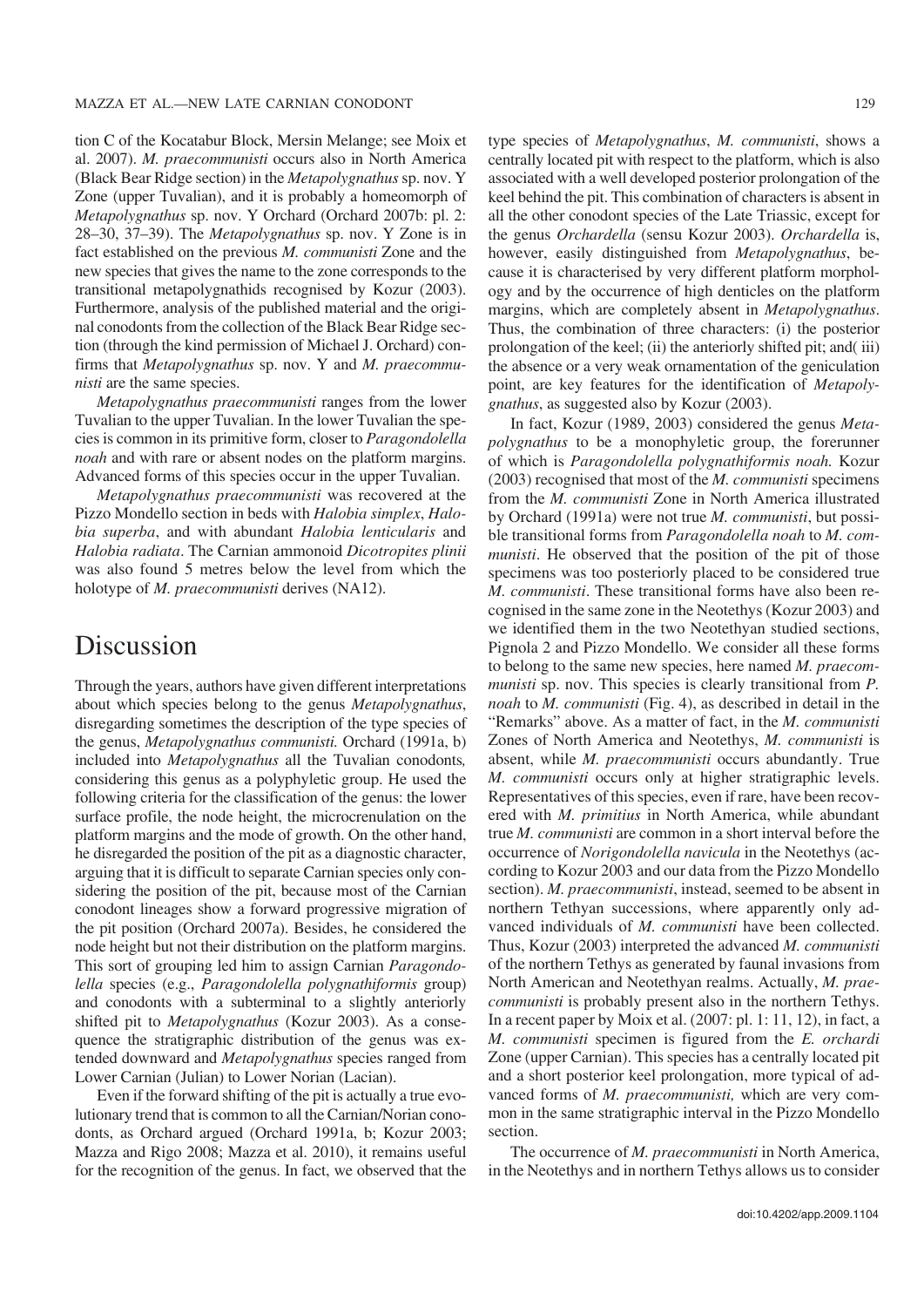the First Occurrence (FO) of *M. communisti* in these prov− inces as a real First Appearance Datum (FAD) and thus to correlate the bioevents as synchronous.

As recently hypothesised by Mazza et al. (2010), the oc− currence of metapolygnathids (e.g., *M. communisti*, *M. par− vus*, *M. mersinensis, M. moltinodosus*, *M. echinatus*) seems to depend also on the presence of the genera *Carnepigondo− lella* and *Epigondolella,* because the genus *Metapolygnathus* is believed to have suffered a strong competition with the species belonging to these genera. This could be another rea son for the apparently different distribution of *M. communisti* in the various Late Triassic provinces, together with a taxo− nomic problem concerning *Epigondolella quadrata*. In the Tethys and in some sections of Neotethys (e.g., Silická Bre− zová), *M. communisti* seems to occur below the *E. quadrata* Zone (Krystyn and Gallet 2002; Noyan and Kozur 2007) while at the Pizzo Mondello section it occurs above the FAD of *E. quadrata*. The reason is probably that in the *E. quadrata* Zone, as presently recognised, only advanced species of *E. quadrata* occur, while the real FAD of the species is lower, coinciding with the FAD of primitive specimens of this spe− cies, which is still identified in other sections as *Carnepi− gondolella pseudodiebeli* (see Mazza et al. 2010 for more de− tails), following an older taxonomy. Furthermore, as speci− fied above, *M. praecommunisti* was probably confused in the past with true *M. communisti* (e.g., Krystyn 1980; Orchard 1991a; Channell et al. 2003; Moix et al. 2007; Nicora et al. 2007; Rigo et al. 2007), assigning the FAD of *M. communisti* to the Upper Carnian (Tuvalian) as a consequence, while it probably occurs only from the Lower Norian (Lacian).

### Conclusions

Supported by rich conodont faunas collected in large sam− ples from two Upper Triassic sections, Pignola 2 and Pizzo Mondello, the new Tuvalian species *Metapolygnathus prae− communisti* is here established.

- In accordance with well observable evolutionary trends of the Carnian/Norian conodont pectiniform elements, *Meta− polygnathus praecommunisti* can be considered the transi− tional species between *Paragondolella noah* and *Metapoly− gnathus communisti*. This solves the problem of the previ− ously unknown origin of *Metapolygnathus communisti*, in− terpreted now as a descendant of *Paragondolella noah*;
- *Metapolygnathus praecommunisti* is recorded in North America, northern Tethys and in the Neotethyan realm; because of this broad distribution it can be used as a guide taxon for global correlations;
- The assignment of the FAD of *Metapolygnathus com− munisti* to the Upper Carnian and, thus, the establishment of the *M. communisti* Zone in the Tuvalian, is due to the fact that *Metapolygnathus praecommunisti* was probably confused in the past with true *Metapolygnathus com− munisti*. *Metapolygnathus communisti* occurs everywhere later, surely in the Lower Norian in the Neotethys;

 The establishment of *Metapolygnathus praecommunisti* enables a revision of the genus *Metapolygnathus*, which is now restricted to those species that have a distinct poste− rior prolongation of the keel termination associated with a centrally located or slightly posteriorly shifted pit with re− spect to the centre of the platform, and a very weak ornamentation characterised by low nodes confined to the an− terior part of the platform. As a consequence, we restrict the stratigraphic occurrence of *Metapolygnathus* to the Tuvalian/Lacian and we do not recognize it in the Julian.

## Acknowledgements

The authors are grateful to Mike Orchard (Geological Survey of Can− ada, Vancouver, Canada) for discussions on *Metapolygnathus* and for friendly hospitality in Vancouver in 2009. The authors also thank Nereo Preto and Chiara Guaiumi (both University of Padova, Padua, Italy) for helpful suggestions in the field and on the first draft of the text. We thank the referees Gilbert Klapper (University of Iowa, Iowa City, USA), Tea Kolar−Jurkovšek (Geological Survey of Slovenia, Ljubljana, Slovenia) and Jerzy Dzik (Instytut Paleobiologii PAN, War− szawa, Poland) for commenting on the manuscript. Thanks are given to Maria L. Perissinotto (University of Padova, Padua, Italy) and Agostino Rizzi (Università degli Studi di Milano, Milan, Italy) for tech− nical assistance in preparation of the material and scanning electron microphotographs. Research funded by ex−60% (code 60A05−2288/ 09), Principal Investigator Manuel Rigo (University of Padova), and by ex−60%, Andrea Tintori (Università degli Studi di Milano).

### References

- Balini, M., Bertinelli, A., Di Stefano, P., Dumitrica, P., Furin, S., Gullo, M., Guaiumi, C., Hungerbuehler, A., Levera, M., Mazza, M., McRoberts, C.A., Muttoni, G., Nicora, A., Preto, N., and Rigo, M. 2008. Integrated stratigraphy of the Norian GSSP candidate Pizzo Mondello section (Sicani Mountains, Sicily). *Berichte der Geologischen Bundesanstalt* 76: 23–25.
- Bateson, W. 1886. The ancestry of the Chordata. *The Quarterly Journal of Microscopical Science* 26: 535–571.
- Bazzucchi, P., Bertinelli, A., Ciarapica, G., Marcucci, M., Passeri, L., Rigo, M., and Roghi, G. 2005. The Late Triassic–Jurassic stratigraphic suc− cession of Pignola (Lagonegro−Molise Basin, Southern Apennines, It− aly). *Bollettino Società Geologica Italiana* 124: 143–153.
- Bertinelli, A., Ciarapica, G., De Zanche, V., Marcucci, M., Mietto, P., Passeri, L., Rigo, M., and Roghi, G. 2005. Stratigraphic evolution of the Trias− sic–Jurassic Sasso di Castalda succassion (Lagonegro Basin, Southern Apennines, Italy). *Bollettino Società Geologica Italiana* 124: 161–175.
- Carter, E.S. and Orchard, M.J. 2000. Intercalibrated conodont−radiolarian biostratigraphy and potential datums for the Carnian–Norian boundary within the Upper Triassic Peril Formation, Queen Charlotte Islands, Brit− ish Columbia.*Geological Survey of Canada, Current Research*A7: 1–11.
- Channell, J.E.T., Kozur, H.W., Sievers, T., Mock, R., Aubrecht, C., and Sykora, M. 2003. Carnian–Norian biomagnetostratigraphy at Silickà Brezovà (Slovakia): correlation to other Tethyan sections and to the Newark Basin. *Palaeogeography, Palaeoclimatology, Palaeoecology* 191: 65–109. [[CrossRef\]](http://dx.doi.org/10.1016/S0031-0182(02)006545)
- De Capoa, P. 1970. Le Daonelle e le Halobie della serie calcareosilico− marnosa della Lucania (Appennino Meridionale). Studio paleontologico e biostratigrafico. *Società Naturale Napoli, supplemento Bollettino* 78: 1–127.